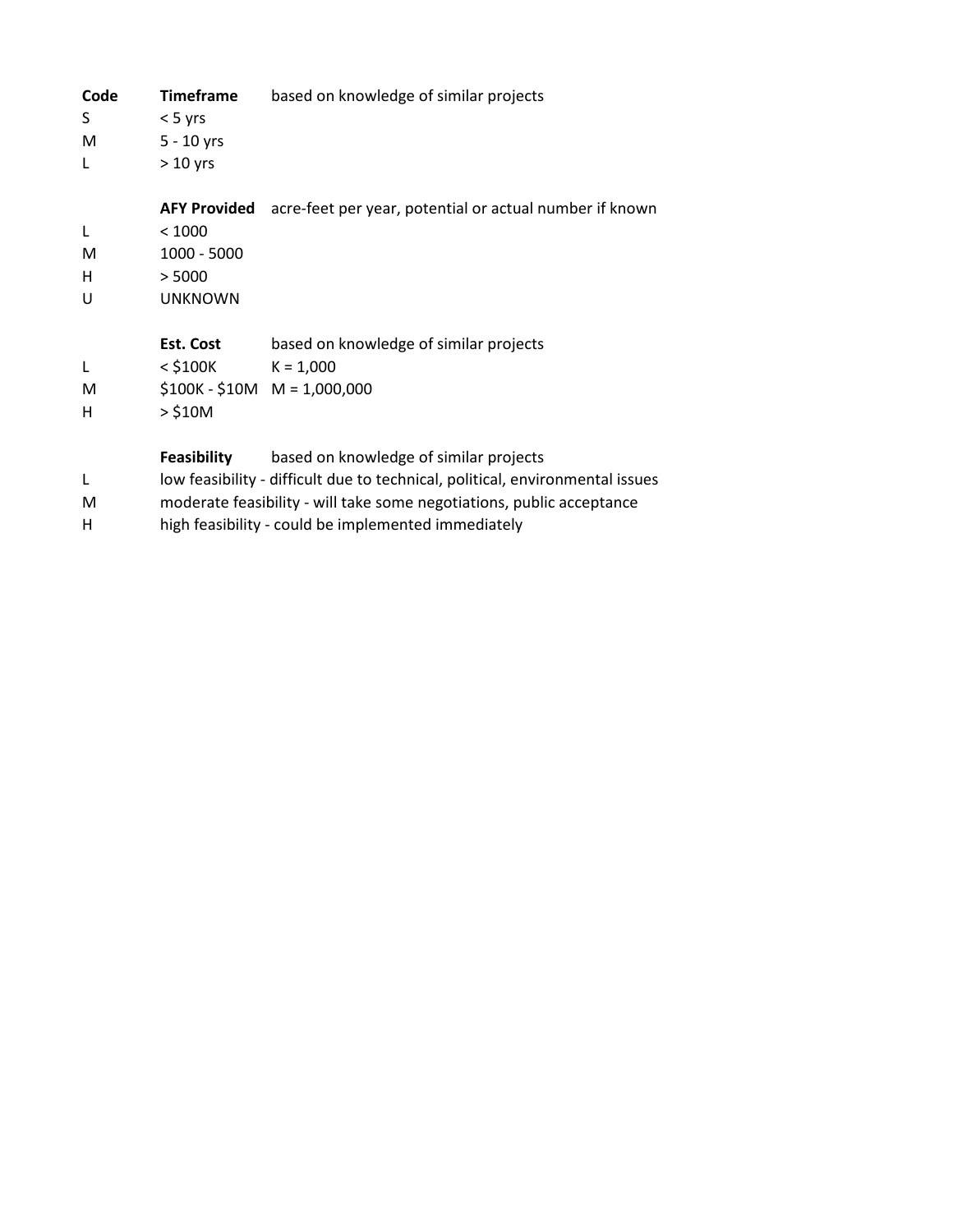|                  |                | 1. Conservation                                                                          |  |  |                                                                                  | Time        |   | AFY Est. Cost | Feasibility | <b>Responsibility</b> |
|------------------|----------------|------------------------------------------------------------------------------------------|--|--|----------------------------------------------------------------------------------|-------------|---|---------------|-------------|-----------------------|
| 1.1              |                | Urban - Paso Robles, Atascadero, Templeton, San Miguel                                   |  |  |                                                                                  |             |   |               |             |                       |
|                  | 1.11           |                                                                                          |  |  | Reduce per capita consumption to offset growth in service area.                  | S           | H | M             | M           |                       |
|                  | 1.1.2          |                                                                                          |  |  | Limit pumping to winter time water use.                                          | S           | H | H             | L           |                       |
|                  | 1.13           |                                                                                          |  |  | Participate in Caiforna Urban Water Conservation Council policies and practices. | S           | M | L             | H           |                       |
| 1.2              |                |                                                                                          |  |  | <b>Agriculture - Irrigated Crops</b>                                             |             |   |               |             |                       |
|                  | 1.2.1          |                                                                                          |  |  | <b>Perennial crops</b>                                                           |             |   |               |             |                       |
|                  | 1.2.1.1        |                                                                                          |  |  | <b>Vineyards</b>                                                                 |             |   |               |             |                       |
| 1.               | 2.1.1.1        |                                                                                          |  |  | Reduce water usage on a per acre basis.                                          | S           | H | M             | M           |                       |
|                  | 1.2.1.1.2      |                                                                                          |  |  | Identify and implement BMPs, including frost protection BMPs                     | S           | M | L             | M           |                       |
|                  | 1.2.1.2        |                                                                                          |  |  | Other perennial crops                                                            |             |   |               |             |                       |
|                  | 1.2.1.2.1      |                                                                                          |  |  | Reduce water usage on a per acre basis applicable to each crop.                  | S           | L | M             | M           |                       |
|                  | 1.2.1.2.2      |                                                                                          |  |  | Identify and implement-specific BMPs.                                            | S           | L | L             | M           |                       |
|                  | 1.2.2          |                                                                                          |  |  | <b>Annual crops</b>                                                              |             |   |               |             |                       |
|                  | 1.2.2.1        |                                                                                          |  |  | Reduce water usage on a per acre basis applicable to each crop.                  | S           | M | M             | M           |                       |
| 1.               | 2.2.2          |                                                                                          |  |  | Identify and disseminate specific BMPs.                                          | S           | M | L             | M           |                       |
|                  | 1.2.3          | Agricultural processing, including wineries                                              |  |  |                                                                                  |             |   |               |             |                       |
|                  | 1.2.3.1        |                                                                                          |  |  | Reduce water usage on a per unit basis for each type of ag processing.           | S           | L | M             | M           |                       |
|                  | 1.2.3.2        |                                                                                          |  |  | Identify and implement specific BMPs.                                            | S           | L | L             | M           |                       |
|                  | 1.2.4          |                                                                                          |  |  | For all irrigated crops and ag processing facilities                             |             |   |               |             |                       |
|                  | 1.2.4.1        |                                                                                          |  |  | Conduct regular outreach activities.                                             | S           | U | M             | H           |                       |
|                  | 1.2.4.2        |                                                                                          |  |  | Conduct outreach for County's groundwater level monitoring program.              | S           | U | L             | H           |                       |
|                  | 1.2.4.3        |                                                                                          |  |  | Identify BMPs and set targets to measure success.                                | S           | U | L             | H           |                       |
|                  | 1.2.4.4        |                                                                                          |  |  | Install water meters on irrigation and ag processing wells.                      | $\mathbf S$ | M | M             | M           |                       |
| 1.               | $\overline{3}$ |                                                                                          |  |  | <b>Rural Residential</b>                                                         |             |   |               |             |                       |
|                  | 1.3.1          |                                                                                          |  |  | Reduce water usage on a per household basis.                                     | S           | M | L             | M           |                       |
| $\mathbf{1}$     | 3.2            |                                                                                          |  |  | Identify and implement specific BMPs.                                            | S           | M | L             | H           |                       |
| $\overline{1}$ . | 3.3            |                                                                                          |  |  | Conduct regular outreach activities.                                             | S           | U | L             | H           |                       |
|                  | 1.3.4          |                                                                                          |  |  | Iinstall water meters on domestic wells.                                         | S           | L | M             | M           |                       |
| 1.4              |                | Rural - Non-domestic (Golf courses, industrial, equestrian pastures, recreational, etc.) |  |  |                                                                                  |             |   |               |             |                       |
|                  | 1.4.1          |                                                                                          |  |  | Reduce water usage on a per unit basis applicable to each operation.             | S           | L | M             | M           |                       |
| 1.               | 4.2            |                                                                                          |  |  | Identify and implement-specific BMPs for non-domestic uses.                      | S.          | L | L             | M           |                       |
| 1.               | 4.3            |                                                                                          |  |  | Conduct regular outreach activities.                                             | S           | U | M             | H           |                       |
|                  | 1.4.4          |                                                                                          |  |  | Install water meters on non-domestic wells.                                      | S           |   | M             | M           |                       |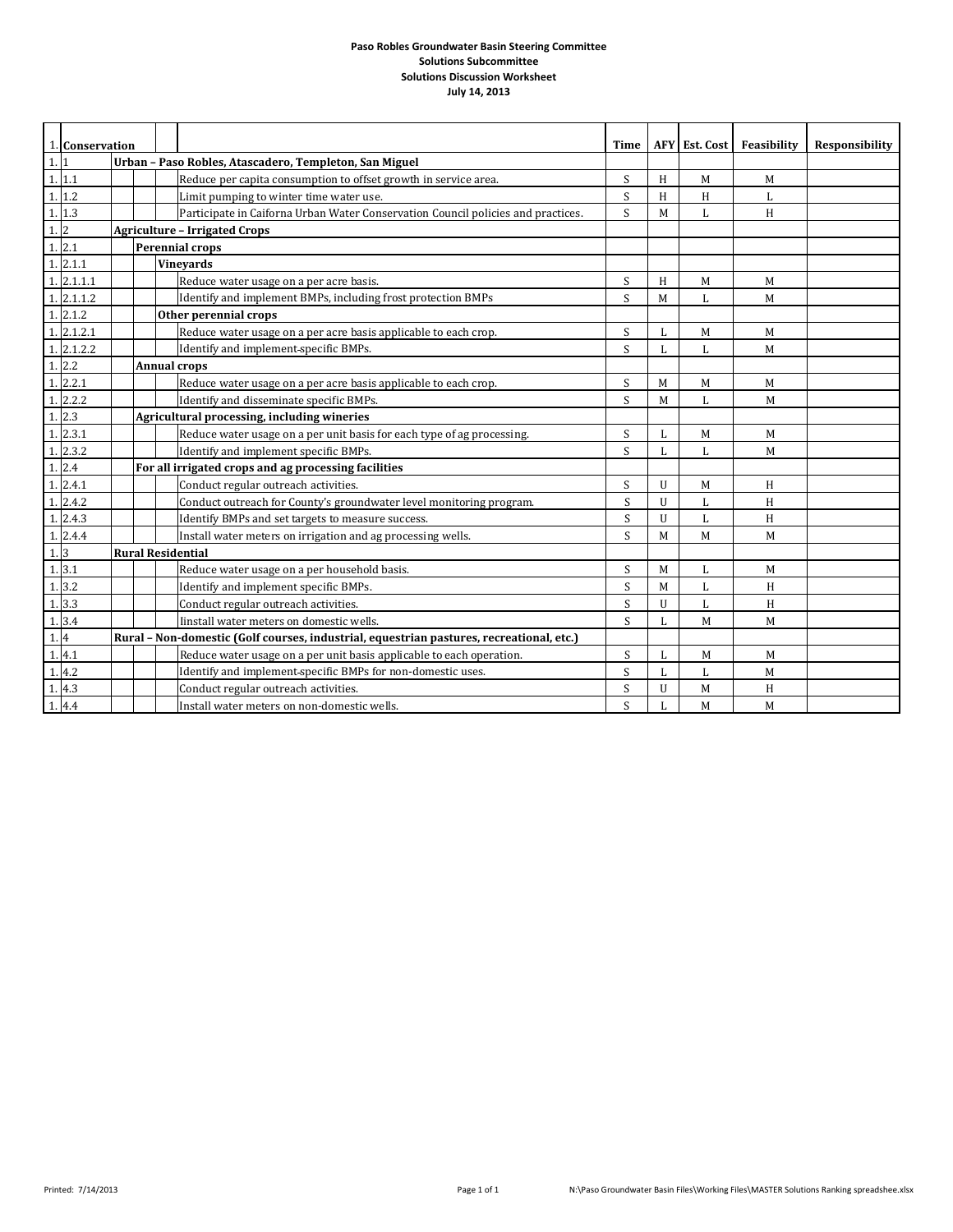| 2.11<br><b>Expansion of current infrastructure</b><br>2.1.1.1<br><b>Urban and Urban - Non-Domestic</b><br>2.1.1.1.1<br><b>Paso Robles</b><br>Build water treatment plant to full capacity of 4,000 AFY.<br>2.1.1.1.1.1<br>М<br>M<br>н<br>M<br>Structure operations to use alluvial water first, Naci water second and basin last.<br>2.1.1.1.1.2<br>S<br>M<br>M<br>M<br>Connect the Paso Robles/Templeton system to Atascadero by installing 1,400 feet of<br>S<br>2.   1.1.1.1.3<br>L<br>M<br>L<br>pipe.<br>Increase alluvial well pumping to maximize use of Salinas River appropriation.<br>S<br>2.1.1.1.1.4<br>L<br>M<br>Г<br>2.1.1.1.2<br><b>San Miguel</b><br>Develop a San Miguel turnout and utilize Nacimiento Water.<br>2.1.1.1.2.1<br>M<br>L<br>L<br>M<br>2.1.1.1.3<br>Atascadero<br>Utilize the full allocation (2,000 AFY) by fully utilizing the existing percolation ponds.<br>S<br>2.   1.1.1.3.1<br>M<br>н<br>M<br>2.1.1.1.4<br><b>Templeton</b><br>Maximize the use of the full allocation.<br>2.1.1.1.4.1<br>S<br>L<br>н<br>м<br>All Urban<br>2.1.1.1.5<br>Maximize use of remaining unsubscribed allocation in other ways.<br>S<br>2.1.1.1.5.1<br>н<br>M<br>Г<br>2.11.1.6<br><b>Monterey County</b><br>Negotiate with Monterey Co for additional Naci water to utilize full hydraulic capacity<br>of pipeline.<br>2.1.1.1.6.1<br>н<br>н<br>Г<br>M<br>2.1.1.2<br><b>Agriculture - Irrigated crops</b><br>Agriculture to use Nacimiento water.<br>2.1.1.2.1<br>н<br>L<br>н<br>M<br>2.1.1.3<br><b>Rural Residential</b><br>Wheel water through existing community systems or build infrastructure to deliver<br>2.1.1.3.1<br>н<br>M/L<br>water.<br>Г<br>M<br>2.1.2<br><b>Injection</b><br>Implement injection where it will replenish groundwater basin.<br>2.1.2.1<br>H/M<br>M<br>Г<br>Г<br>2.13<br>Recharge<br>Г<br>All areas -Develop recharge basins.<br>2.13.1<br>M<br>L<br>M<br>2.1.4<br>Other options<br>Develop other carryover storage options.<br>2.1.4.1<br>Г<br>н<br>L<br>Г<br>Deliver unsubscribed allocation directly to area of concern.<br>2.1.4.2<br>н<br>н<br>Г<br>Г<br>2.2<br>Other water sources<br>2.12.1<br><u> Exchanges – All areas</u><br>Exchange or bank Nacimiento water with Santa Margarita Lake to benefit basin.<br>2.2.1.1<br>S<br>н<br>M<br>M<br>Exchange or bank Nacimiento water with Lopez Lake to benefit basin.<br>2.   2.1.2<br>M<br>U<br>M<br>Г<br>Exchange or bank Nacimiento water with State Water Project.<br>2.2.1.3<br>н<br>м<br>M<br>Г<br>2.2.2<br>New Off / On Stream Storage<br>Jack Creek Dam<br>2.2.2.1<br>н<br>L<br>н<br>Г<br>Santa Rita Creek Dam<br>2.2.2.2<br>L<br>H<br>H<br>L.<br>2.2.3<br>Other new dam locations<br>L<br>н<br>н<br>Г<br>2.2.4<br>Salinas Dam - Santa Margarita Lake - Raise and reinforce to increase storage.<br>М<br>L<br>L<br>н<br>2.2.5<br>Other streams<br>U<br>н<br>L<br>L<br>Alluvial flow capture (Estrella River, HuerHuero Creek, etc.)<br>2.2.5.1<br>U<br>Г<br>н<br>Г<br>2.2.3<br><b>Basin creeks</b><br>Establish a high flow waterway management system.<br>2.2.3.1<br>U<br>L<br>М<br>Establish live stream water flow throughout the watershed areas<br>2.2.3.2<br>U<br>М<br>L<br>М<br>2.2.4<br><b>Salinas River</b><br>Develop high flow waterway system management system.<br>2.2.4.1<br>U<br>н<br>Г<br>L<br>2.2.5<br>State Water Project - Up to 15,273 AFY available<br>Connect Shandon to State Water and set up distribution system.<br>2.2.5.1<br>S<br>н<br>L<br>M<br>2.2.5.2<br>Connect San Miguel/Paso Robles /Templeton /Atascadero to SWP.<br>н<br>Г<br>M<br>L<br>2.2.5.3<br>Turnout the SWP Coastal Branch at the City of San Luis/Nacimiento junction.<br>н<br>М<br>M<br>L<br>2.2.5.4<br>Connect Creston to SWP.<br>Г<br>Н<br>M<br>L<br>2.2.5.5<br>Agriculture - Direct delivery<br>н<br>н<br>M<br>Г<br>Rural Residential - Direct delivery<br>2.2.5.6<br>н<br>н<br>M/L<br>L<br>2.2.6<br><b>Desalination</b><br>2.2.6.2<br>Desalinization (sea water or brackish).<br>Г<br>н<br>н<br>L<br>2.2.7<br><b>Precipitation Enhancement</b><br>2.2.7.1<br>S<br>Cloud seeding<br>М<br>M<br>М | 2. Supplemental Water                                                       |  |  |  |  | Timeframe   AFY |  |  | <b>Est. Cost Feasibility</b> | <b>Responsibility</b> |  |
|------------------------------------------------------------------------------------------------------------------------------------------------------------------------------------------------------------------------------------------------------------------------------------------------------------------------------------------------------------------------------------------------------------------------------------------------------------------------------------------------------------------------------------------------------------------------------------------------------------------------------------------------------------------------------------------------------------------------------------------------------------------------------------------------------------------------------------------------------------------------------------------------------------------------------------------------------------------------------------------------------------------------------------------------------------------------------------------------------------------------------------------------------------------------------------------------------------------------------------------------------------------------------------------------------------------------------------------------------------------------------------------------------------------------------------------------------------------------------------------------------------------------------------------------------------------------------------------------------------------------------------------------------------------------------------------------------------------------------------------------------------------------------------------------------------------------------------------------------------------------------------------------------------------------------------------------------------------------------------------------------------------------------------------------------------------------------------------------------------------------------------------------------------------------------------------------------------------------------------------------------------------------------------------------------------------------------------------------------------------------------------------------------------------------------------------------------------------------------------------------------------------------------------------------------------------------------------------------------------------------------------------------------------------------------------------------------------------------------------------------------------------------------------------------------------------------------------------------------------------------------------------------------------------------------------------------------------------------------------------------------------------------------------------------------------------------------------------------------------------------------------------------------------------------------------------------------------------------------------------------------------------------------------------------------------------------------------------------------------------------------------------------------------------------------------------------------------------------------------------------------------------------------------------------------------------------------------------------------------------------------------------------------------------------------------------------------------------------------------------------------------------------------------------------------------------------------------------------------------------------------------------------------------------------------------------------------------------------------------------------------------------------------------------------------------------------------------------------------------|-----------------------------------------------------------------------------|--|--|--|--|-----------------|--|--|------------------------------|-----------------------|--|
|                                                                                                                                                                                                                                                                                                                                                                                                                                                                                                                                                                                                                                                                                                                                                                                                                                                                                                                                                                                                                                                                                                                                                                                                                                                                                                                                                                                                                                                                                                                                                                                                                                                                                                                                                                                                                                                                                                                                                                                                                                                                                                                                                                                                                                                                                                                                                                                                                                                                                                                                                                                                                                                                                                                                                                                                                                                                                                                                                                                                                                                                                                                                                                                                                                                                                                                                                                                                                                                                                                                                                                                                                                                                                                                                                                                                                                                                                                                                                                                                                                                                                                            | 2.1<br>Nacimiento Water - 6,095 AFY unsubscribed and available for purchase |  |  |  |  |                 |  |  |                              |                       |  |
|                                                                                                                                                                                                                                                                                                                                                                                                                                                                                                                                                                                                                                                                                                                                                                                                                                                                                                                                                                                                                                                                                                                                                                                                                                                                                                                                                                                                                                                                                                                                                                                                                                                                                                                                                                                                                                                                                                                                                                                                                                                                                                                                                                                                                                                                                                                                                                                                                                                                                                                                                                                                                                                                                                                                                                                                                                                                                                                                                                                                                                                                                                                                                                                                                                                                                                                                                                                                                                                                                                                                                                                                                                                                                                                                                                                                                                                                                                                                                                                                                                                                                                            |                                                                             |  |  |  |  |                 |  |  |                              |                       |  |
|                                                                                                                                                                                                                                                                                                                                                                                                                                                                                                                                                                                                                                                                                                                                                                                                                                                                                                                                                                                                                                                                                                                                                                                                                                                                                                                                                                                                                                                                                                                                                                                                                                                                                                                                                                                                                                                                                                                                                                                                                                                                                                                                                                                                                                                                                                                                                                                                                                                                                                                                                                                                                                                                                                                                                                                                                                                                                                                                                                                                                                                                                                                                                                                                                                                                                                                                                                                                                                                                                                                                                                                                                                                                                                                                                                                                                                                                                                                                                                                                                                                                                                            |                                                                             |  |  |  |  |                 |  |  |                              |                       |  |
|                                                                                                                                                                                                                                                                                                                                                                                                                                                                                                                                                                                                                                                                                                                                                                                                                                                                                                                                                                                                                                                                                                                                                                                                                                                                                                                                                                                                                                                                                                                                                                                                                                                                                                                                                                                                                                                                                                                                                                                                                                                                                                                                                                                                                                                                                                                                                                                                                                                                                                                                                                                                                                                                                                                                                                                                                                                                                                                                                                                                                                                                                                                                                                                                                                                                                                                                                                                                                                                                                                                                                                                                                                                                                                                                                                                                                                                                                                                                                                                                                                                                                                            |                                                                             |  |  |  |  |                 |  |  |                              |                       |  |
|                                                                                                                                                                                                                                                                                                                                                                                                                                                                                                                                                                                                                                                                                                                                                                                                                                                                                                                                                                                                                                                                                                                                                                                                                                                                                                                                                                                                                                                                                                                                                                                                                                                                                                                                                                                                                                                                                                                                                                                                                                                                                                                                                                                                                                                                                                                                                                                                                                                                                                                                                                                                                                                                                                                                                                                                                                                                                                                                                                                                                                                                                                                                                                                                                                                                                                                                                                                                                                                                                                                                                                                                                                                                                                                                                                                                                                                                                                                                                                                                                                                                                                            |                                                                             |  |  |  |  |                 |  |  |                              |                       |  |
|                                                                                                                                                                                                                                                                                                                                                                                                                                                                                                                                                                                                                                                                                                                                                                                                                                                                                                                                                                                                                                                                                                                                                                                                                                                                                                                                                                                                                                                                                                                                                                                                                                                                                                                                                                                                                                                                                                                                                                                                                                                                                                                                                                                                                                                                                                                                                                                                                                                                                                                                                                                                                                                                                                                                                                                                                                                                                                                                                                                                                                                                                                                                                                                                                                                                                                                                                                                                                                                                                                                                                                                                                                                                                                                                                                                                                                                                                                                                                                                                                                                                                                            |                                                                             |  |  |  |  |                 |  |  |                              |                       |  |
|                                                                                                                                                                                                                                                                                                                                                                                                                                                                                                                                                                                                                                                                                                                                                                                                                                                                                                                                                                                                                                                                                                                                                                                                                                                                                                                                                                                                                                                                                                                                                                                                                                                                                                                                                                                                                                                                                                                                                                                                                                                                                                                                                                                                                                                                                                                                                                                                                                                                                                                                                                                                                                                                                                                                                                                                                                                                                                                                                                                                                                                                                                                                                                                                                                                                                                                                                                                                                                                                                                                                                                                                                                                                                                                                                                                                                                                                                                                                                                                                                                                                                                            |                                                                             |  |  |  |  |                 |  |  |                              |                       |  |
|                                                                                                                                                                                                                                                                                                                                                                                                                                                                                                                                                                                                                                                                                                                                                                                                                                                                                                                                                                                                                                                                                                                                                                                                                                                                                                                                                                                                                                                                                                                                                                                                                                                                                                                                                                                                                                                                                                                                                                                                                                                                                                                                                                                                                                                                                                                                                                                                                                                                                                                                                                                                                                                                                                                                                                                                                                                                                                                                                                                                                                                                                                                                                                                                                                                                                                                                                                                                                                                                                                                                                                                                                                                                                                                                                                                                                                                                                                                                                                                                                                                                                                            |                                                                             |  |  |  |  |                 |  |  |                              |                       |  |
|                                                                                                                                                                                                                                                                                                                                                                                                                                                                                                                                                                                                                                                                                                                                                                                                                                                                                                                                                                                                                                                                                                                                                                                                                                                                                                                                                                                                                                                                                                                                                                                                                                                                                                                                                                                                                                                                                                                                                                                                                                                                                                                                                                                                                                                                                                                                                                                                                                                                                                                                                                                                                                                                                                                                                                                                                                                                                                                                                                                                                                                                                                                                                                                                                                                                                                                                                                                                                                                                                                                                                                                                                                                                                                                                                                                                                                                                                                                                                                                                                                                                                                            |                                                                             |  |  |  |  |                 |  |  |                              |                       |  |
|                                                                                                                                                                                                                                                                                                                                                                                                                                                                                                                                                                                                                                                                                                                                                                                                                                                                                                                                                                                                                                                                                                                                                                                                                                                                                                                                                                                                                                                                                                                                                                                                                                                                                                                                                                                                                                                                                                                                                                                                                                                                                                                                                                                                                                                                                                                                                                                                                                                                                                                                                                                                                                                                                                                                                                                                                                                                                                                                                                                                                                                                                                                                                                                                                                                                                                                                                                                                                                                                                                                                                                                                                                                                                                                                                                                                                                                                                                                                                                                                                                                                                                            |                                                                             |  |  |  |  |                 |  |  |                              |                       |  |
|                                                                                                                                                                                                                                                                                                                                                                                                                                                                                                                                                                                                                                                                                                                                                                                                                                                                                                                                                                                                                                                                                                                                                                                                                                                                                                                                                                                                                                                                                                                                                                                                                                                                                                                                                                                                                                                                                                                                                                                                                                                                                                                                                                                                                                                                                                                                                                                                                                                                                                                                                                                                                                                                                                                                                                                                                                                                                                                                                                                                                                                                                                                                                                                                                                                                                                                                                                                                                                                                                                                                                                                                                                                                                                                                                                                                                                                                                                                                                                                                                                                                                                            |                                                                             |  |  |  |  |                 |  |  |                              |                       |  |
|                                                                                                                                                                                                                                                                                                                                                                                                                                                                                                                                                                                                                                                                                                                                                                                                                                                                                                                                                                                                                                                                                                                                                                                                                                                                                                                                                                                                                                                                                                                                                                                                                                                                                                                                                                                                                                                                                                                                                                                                                                                                                                                                                                                                                                                                                                                                                                                                                                                                                                                                                                                                                                                                                                                                                                                                                                                                                                                                                                                                                                                                                                                                                                                                                                                                                                                                                                                                                                                                                                                                                                                                                                                                                                                                                                                                                                                                                                                                                                                                                                                                                                            |                                                                             |  |  |  |  |                 |  |  |                              |                       |  |
|                                                                                                                                                                                                                                                                                                                                                                                                                                                                                                                                                                                                                                                                                                                                                                                                                                                                                                                                                                                                                                                                                                                                                                                                                                                                                                                                                                                                                                                                                                                                                                                                                                                                                                                                                                                                                                                                                                                                                                                                                                                                                                                                                                                                                                                                                                                                                                                                                                                                                                                                                                                                                                                                                                                                                                                                                                                                                                                                                                                                                                                                                                                                                                                                                                                                                                                                                                                                                                                                                                                                                                                                                                                                                                                                                                                                                                                                                                                                                                                                                                                                                                            |                                                                             |  |  |  |  |                 |  |  |                              |                       |  |
|                                                                                                                                                                                                                                                                                                                                                                                                                                                                                                                                                                                                                                                                                                                                                                                                                                                                                                                                                                                                                                                                                                                                                                                                                                                                                                                                                                                                                                                                                                                                                                                                                                                                                                                                                                                                                                                                                                                                                                                                                                                                                                                                                                                                                                                                                                                                                                                                                                                                                                                                                                                                                                                                                                                                                                                                                                                                                                                                                                                                                                                                                                                                                                                                                                                                                                                                                                                                                                                                                                                                                                                                                                                                                                                                                                                                                                                                                                                                                                                                                                                                                                            |                                                                             |  |  |  |  |                 |  |  |                              |                       |  |
|                                                                                                                                                                                                                                                                                                                                                                                                                                                                                                                                                                                                                                                                                                                                                                                                                                                                                                                                                                                                                                                                                                                                                                                                                                                                                                                                                                                                                                                                                                                                                                                                                                                                                                                                                                                                                                                                                                                                                                                                                                                                                                                                                                                                                                                                                                                                                                                                                                                                                                                                                                                                                                                                                                                                                                                                                                                                                                                                                                                                                                                                                                                                                                                                                                                                                                                                                                                                                                                                                                                                                                                                                                                                                                                                                                                                                                                                                                                                                                                                                                                                                                            |                                                                             |  |  |  |  |                 |  |  |                              |                       |  |
|                                                                                                                                                                                                                                                                                                                                                                                                                                                                                                                                                                                                                                                                                                                                                                                                                                                                                                                                                                                                                                                                                                                                                                                                                                                                                                                                                                                                                                                                                                                                                                                                                                                                                                                                                                                                                                                                                                                                                                                                                                                                                                                                                                                                                                                                                                                                                                                                                                                                                                                                                                                                                                                                                                                                                                                                                                                                                                                                                                                                                                                                                                                                                                                                                                                                                                                                                                                                                                                                                                                                                                                                                                                                                                                                                                                                                                                                                                                                                                                                                                                                                                            |                                                                             |  |  |  |  |                 |  |  |                              |                       |  |
|                                                                                                                                                                                                                                                                                                                                                                                                                                                                                                                                                                                                                                                                                                                                                                                                                                                                                                                                                                                                                                                                                                                                                                                                                                                                                                                                                                                                                                                                                                                                                                                                                                                                                                                                                                                                                                                                                                                                                                                                                                                                                                                                                                                                                                                                                                                                                                                                                                                                                                                                                                                                                                                                                                                                                                                                                                                                                                                                                                                                                                                                                                                                                                                                                                                                                                                                                                                                                                                                                                                                                                                                                                                                                                                                                                                                                                                                                                                                                                                                                                                                                                            |                                                                             |  |  |  |  |                 |  |  |                              |                       |  |
|                                                                                                                                                                                                                                                                                                                                                                                                                                                                                                                                                                                                                                                                                                                                                                                                                                                                                                                                                                                                                                                                                                                                                                                                                                                                                                                                                                                                                                                                                                                                                                                                                                                                                                                                                                                                                                                                                                                                                                                                                                                                                                                                                                                                                                                                                                                                                                                                                                                                                                                                                                                                                                                                                                                                                                                                                                                                                                                                                                                                                                                                                                                                                                                                                                                                                                                                                                                                                                                                                                                                                                                                                                                                                                                                                                                                                                                                                                                                                                                                                                                                                                            |                                                                             |  |  |  |  |                 |  |  |                              |                       |  |
|                                                                                                                                                                                                                                                                                                                                                                                                                                                                                                                                                                                                                                                                                                                                                                                                                                                                                                                                                                                                                                                                                                                                                                                                                                                                                                                                                                                                                                                                                                                                                                                                                                                                                                                                                                                                                                                                                                                                                                                                                                                                                                                                                                                                                                                                                                                                                                                                                                                                                                                                                                                                                                                                                                                                                                                                                                                                                                                                                                                                                                                                                                                                                                                                                                                                                                                                                                                                                                                                                                                                                                                                                                                                                                                                                                                                                                                                                                                                                                                                                                                                                                            |                                                                             |  |  |  |  |                 |  |  |                              |                       |  |
|                                                                                                                                                                                                                                                                                                                                                                                                                                                                                                                                                                                                                                                                                                                                                                                                                                                                                                                                                                                                                                                                                                                                                                                                                                                                                                                                                                                                                                                                                                                                                                                                                                                                                                                                                                                                                                                                                                                                                                                                                                                                                                                                                                                                                                                                                                                                                                                                                                                                                                                                                                                                                                                                                                                                                                                                                                                                                                                                                                                                                                                                                                                                                                                                                                                                                                                                                                                                                                                                                                                                                                                                                                                                                                                                                                                                                                                                                                                                                                                                                                                                                                            |                                                                             |  |  |  |  |                 |  |  |                              |                       |  |
|                                                                                                                                                                                                                                                                                                                                                                                                                                                                                                                                                                                                                                                                                                                                                                                                                                                                                                                                                                                                                                                                                                                                                                                                                                                                                                                                                                                                                                                                                                                                                                                                                                                                                                                                                                                                                                                                                                                                                                                                                                                                                                                                                                                                                                                                                                                                                                                                                                                                                                                                                                                                                                                                                                                                                                                                                                                                                                                                                                                                                                                                                                                                                                                                                                                                                                                                                                                                                                                                                                                                                                                                                                                                                                                                                                                                                                                                                                                                                                                                                                                                                                            |                                                                             |  |  |  |  |                 |  |  |                              |                       |  |
|                                                                                                                                                                                                                                                                                                                                                                                                                                                                                                                                                                                                                                                                                                                                                                                                                                                                                                                                                                                                                                                                                                                                                                                                                                                                                                                                                                                                                                                                                                                                                                                                                                                                                                                                                                                                                                                                                                                                                                                                                                                                                                                                                                                                                                                                                                                                                                                                                                                                                                                                                                                                                                                                                                                                                                                                                                                                                                                                                                                                                                                                                                                                                                                                                                                                                                                                                                                                                                                                                                                                                                                                                                                                                                                                                                                                                                                                                                                                                                                                                                                                                                            |                                                                             |  |  |  |  |                 |  |  |                              |                       |  |
|                                                                                                                                                                                                                                                                                                                                                                                                                                                                                                                                                                                                                                                                                                                                                                                                                                                                                                                                                                                                                                                                                                                                                                                                                                                                                                                                                                                                                                                                                                                                                                                                                                                                                                                                                                                                                                                                                                                                                                                                                                                                                                                                                                                                                                                                                                                                                                                                                                                                                                                                                                                                                                                                                                                                                                                                                                                                                                                                                                                                                                                                                                                                                                                                                                                                                                                                                                                                                                                                                                                                                                                                                                                                                                                                                                                                                                                                                                                                                                                                                                                                                                            |                                                                             |  |  |  |  |                 |  |  |                              |                       |  |
|                                                                                                                                                                                                                                                                                                                                                                                                                                                                                                                                                                                                                                                                                                                                                                                                                                                                                                                                                                                                                                                                                                                                                                                                                                                                                                                                                                                                                                                                                                                                                                                                                                                                                                                                                                                                                                                                                                                                                                                                                                                                                                                                                                                                                                                                                                                                                                                                                                                                                                                                                                                                                                                                                                                                                                                                                                                                                                                                                                                                                                                                                                                                                                                                                                                                                                                                                                                                                                                                                                                                                                                                                                                                                                                                                                                                                                                                                                                                                                                                                                                                                                            |                                                                             |  |  |  |  |                 |  |  |                              |                       |  |
|                                                                                                                                                                                                                                                                                                                                                                                                                                                                                                                                                                                                                                                                                                                                                                                                                                                                                                                                                                                                                                                                                                                                                                                                                                                                                                                                                                                                                                                                                                                                                                                                                                                                                                                                                                                                                                                                                                                                                                                                                                                                                                                                                                                                                                                                                                                                                                                                                                                                                                                                                                                                                                                                                                                                                                                                                                                                                                                                                                                                                                                                                                                                                                                                                                                                                                                                                                                                                                                                                                                                                                                                                                                                                                                                                                                                                                                                                                                                                                                                                                                                                                            |                                                                             |  |  |  |  |                 |  |  |                              |                       |  |
|                                                                                                                                                                                                                                                                                                                                                                                                                                                                                                                                                                                                                                                                                                                                                                                                                                                                                                                                                                                                                                                                                                                                                                                                                                                                                                                                                                                                                                                                                                                                                                                                                                                                                                                                                                                                                                                                                                                                                                                                                                                                                                                                                                                                                                                                                                                                                                                                                                                                                                                                                                                                                                                                                                                                                                                                                                                                                                                                                                                                                                                                                                                                                                                                                                                                                                                                                                                                                                                                                                                                                                                                                                                                                                                                                                                                                                                                                                                                                                                                                                                                                                            |                                                                             |  |  |  |  |                 |  |  |                              |                       |  |
|                                                                                                                                                                                                                                                                                                                                                                                                                                                                                                                                                                                                                                                                                                                                                                                                                                                                                                                                                                                                                                                                                                                                                                                                                                                                                                                                                                                                                                                                                                                                                                                                                                                                                                                                                                                                                                                                                                                                                                                                                                                                                                                                                                                                                                                                                                                                                                                                                                                                                                                                                                                                                                                                                                                                                                                                                                                                                                                                                                                                                                                                                                                                                                                                                                                                                                                                                                                                                                                                                                                                                                                                                                                                                                                                                                                                                                                                                                                                                                                                                                                                                                            |                                                                             |  |  |  |  |                 |  |  |                              |                       |  |
|                                                                                                                                                                                                                                                                                                                                                                                                                                                                                                                                                                                                                                                                                                                                                                                                                                                                                                                                                                                                                                                                                                                                                                                                                                                                                                                                                                                                                                                                                                                                                                                                                                                                                                                                                                                                                                                                                                                                                                                                                                                                                                                                                                                                                                                                                                                                                                                                                                                                                                                                                                                                                                                                                                                                                                                                                                                                                                                                                                                                                                                                                                                                                                                                                                                                                                                                                                                                                                                                                                                                                                                                                                                                                                                                                                                                                                                                                                                                                                                                                                                                                                            |                                                                             |  |  |  |  |                 |  |  |                              |                       |  |
|                                                                                                                                                                                                                                                                                                                                                                                                                                                                                                                                                                                                                                                                                                                                                                                                                                                                                                                                                                                                                                                                                                                                                                                                                                                                                                                                                                                                                                                                                                                                                                                                                                                                                                                                                                                                                                                                                                                                                                                                                                                                                                                                                                                                                                                                                                                                                                                                                                                                                                                                                                                                                                                                                                                                                                                                                                                                                                                                                                                                                                                                                                                                                                                                                                                                                                                                                                                                                                                                                                                                                                                                                                                                                                                                                                                                                                                                                                                                                                                                                                                                                                            |                                                                             |  |  |  |  |                 |  |  |                              |                       |  |
|                                                                                                                                                                                                                                                                                                                                                                                                                                                                                                                                                                                                                                                                                                                                                                                                                                                                                                                                                                                                                                                                                                                                                                                                                                                                                                                                                                                                                                                                                                                                                                                                                                                                                                                                                                                                                                                                                                                                                                                                                                                                                                                                                                                                                                                                                                                                                                                                                                                                                                                                                                                                                                                                                                                                                                                                                                                                                                                                                                                                                                                                                                                                                                                                                                                                                                                                                                                                                                                                                                                                                                                                                                                                                                                                                                                                                                                                                                                                                                                                                                                                                                            |                                                                             |  |  |  |  |                 |  |  |                              |                       |  |
|                                                                                                                                                                                                                                                                                                                                                                                                                                                                                                                                                                                                                                                                                                                                                                                                                                                                                                                                                                                                                                                                                                                                                                                                                                                                                                                                                                                                                                                                                                                                                                                                                                                                                                                                                                                                                                                                                                                                                                                                                                                                                                                                                                                                                                                                                                                                                                                                                                                                                                                                                                                                                                                                                                                                                                                                                                                                                                                                                                                                                                                                                                                                                                                                                                                                                                                                                                                                                                                                                                                                                                                                                                                                                                                                                                                                                                                                                                                                                                                                                                                                                                            |                                                                             |  |  |  |  |                 |  |  |                              |                       |  |
|                                                                                                                                                                                                                                                                                                                                                                                                                                                                                                                                                                                                                                                                                                                                                                                                                                                                                                                                                                                                                                                                                                                                                                                                                                                                                                                                                                                                                                                                                                                                                                                                                                                                                                                                                                                                                                                                                                                                                                                                                                                                                                                                                                                                                                                                                                                                                                                                                                                                                                                                                                                                                                                                                                                                                                                                                                                                                                                                                                                                                                                                                                                                                                                                                                                                                                                                                                                                                                                                                                                                                                                                                                                                                                                                                                                                                                                                                                                                                                                                                                                                                                            |                                                                             |  |  |  |  |                 |  |  |                              |                       |  |
|                                                                                                                                                                                                                                                                                                                                                                                                                                                                                                                                                                                                                                                                                                                                                                                                                                                                                                                                                                                                                                                                                                                                                                                                                                                                                                                                                                                                                                                                                                                                                                                                                                                                                                                                                                                                                                                                                                                                                                                                                                                                                                                                                                                                                                                                                                                                                                                                                                                                                                                                                                                                                                                                                                                                                                                                                                                                                                                                                                                                                                                                                                                                                                                                                                                                                                                                                                                                                                                                                                                                                                                                                                                                                                                                                                                                                                                                                                                                                                                                                                                                                                            |                                                                             |  |  |  |  |                 |  |  |                              |                       |  |
|                                                                                                                                                                                                                                                                                                                                                                                                                                                                                                                                                                                                                                                                                                                                                                                                                                                                                                                                                                                                                                                                                                                                                                                                                                                                                                                                                                                                                                                                                                                                                                                                                                                                                                                                                                                                                                                                                                                                                                                                                                                                                                                                                                                                                                                                                                                                                                                                                                                                                                                                                                                                                                                                                                                                                                                                                                                                                                                                                                                                                                                                                                                                                                                                                                                                                                                                                                                                                                                                                                                                                                                                                                                                                                                                                                                                                                                                                                                                                                                                                                                                                                            |                                                                             |  |  |  |  |                 |  |  |                              |                       |  |
|                                                                                                                                                                                                                                                                                                                                                                                                                                                                                                                                                                                                                                                                                                                                                                                                                                                                                                                                                                                                                                                                                                                                                                                                                                                                                                                                                                                                                                                                                                                                                                                                                                                                                                                                                                                                                                                                                                                                                                                                                                                                                                                                                                                                                                                                                                                                                                                                                                                                                                                                                                                                                                                                                                                                                                                                                                                                                                                                                                                                                                                                                                                                                                                                                                                                                                                                                                                                                                                                                                                                                                                                                                                                                                                                                                                                                                                                                                                                                                                                                                                                                                            |                                                                             |  |  |  |  |                 |  |  |                              |                       |  |
|                                                                                                                                                                                                                                                                                                                                                                                                                                                                                                                                                                                                                                                                                                                                                                                                                                                                                                                                                                                                                                                                                                                                                                                                                                                                                                                                                                                                                                                                                                                                                                                                                                                                                                                                                                                                                                                                                                                                                                                                                                                                                                                                                                                                                                                                                                                                                                                                                                                                                                                                                                                                                                                                                                                                                                                                                                                                                                                                                                                                                                                                                                                                                                                                                                                                                                                                                                                                                                                                                                                                                                                                                                                                                                                                                                                                                                                                                                                                                                                                                                                                                                            |                                                                             |  |  |  |  |                 |  |  |                              |                       |  |
|                                                                                                                                                                                                                                                                                                                                                                                                                                                                                                                                                                                                                                                                                                                                                                                                                                                                                                                                                                                                                                                                                                                                                                                                                                                                                                                                                                                                                                                                                                                                                                                                                                                                                                                                                                                                                                                                                                                                                                                                                                                                                                                                                                                                                                                                                                                                                                                                                                                                                                                                                                                                                                                                                                                                                                                                                                                                                                                                                                                                                                                                                                                                                                                                                                                                                                                                                                                                                                                                                                                                                                                                                                                                                                                                                                                                                                                                                                                                                                                                                                                                                                            |                                                                             |  |  |  |  |                 |  |  |                              |                       |  |
|                                                                                                                                                                                                                                                                                                                                                                                                                                                                                                                                                                                                                                                                                                                                                                                                                                                                                                                                                                                                                                                                                                                                                                                                                                                                                                                                                                                                                                                                                                                                                                                                                                                                                                                                                                                                                                                                                                                                                                                                                                                                                                                                                                                                                                                                                                                                                                                                                                                                                                                                                                                                                                                                                                                                                                                                                                                                                                                                                                                                                                                                                                                                                                                                                                                                                                                                                                                                                                                                                                                                                                                                                                                                                                                                                                                                                                                                                                                                                                                                                                                                                                            |                                                                             |  |  |  |  |                 |  |  |                              |                       |  |
|                                                                                                                                                                                                                                                                                                                                                                                                                                                                                                                                                                                                                                                                                                                                                                                                                                                                                                                                                                                                                                                                                                                                                                                                                                                                                                                                                                                                                                                                                                                                                                                                                                                                                                                                                                                                                                                                                                                                                                                                                                                                                                                                                                                                                                                                                                                                                                                                                                                                                                                                                                                                                                                                                                                                                                                                                                                                                                                                                                                                                                                                                                                                                                                                                                                                                                                                                                                                                                                                                                                                                                                                                                                                                                                                                                                                                                                                                                                                                                                                                                                                                                            |                                                                             |  |  |  |  |                 |  |  |                              |                       |  |
|                                                                                                                                                                                                                                                                                                                                                                                                                                                                                                                                                                                                                                                                                                                                                                                                                                                                                                                                                                                                                                                                                                                                                                                                                                                                                                                                                                                                                                                                                                                                                                                                                                                                                                                                                                                                                                                                                                                                                                                                                                                                                                                                                                                                                                                                                                                                                                                                                                                                                                                                                                                                                                                                                                                                                                                                                                                                                                                                                                                                                                                                                                                                                                                                                                                                                                                                                                                                                                                                                                                                                                                                                                                                                                                                                                                                                                                                                                                                                                                                                                                                                                            |                                                                             |  |  |  |  |                 |  |  |                              |                       |  |
|                                                                                                                                                                                                                                                                                                                                                                                                                                                                                                                                                                                                                                                                                                                                                                                                                                                                                                                                                                                                                                                                                                                                                                                                                                                                                                                                                                                                                                                                                                                                                                                                                                                                                                                                                                                                                                                                                                                                                                                                                                                                                                                                                                                                                                                                                                                                                                                                                                                                                                                                                                                                                                                                                                                                                                                                                                                                                                                                                                                                                                                                                                                                                                                                                                                                                                                                                                                                                                                                                                                                                                                                                                                                                                                                                                                                                                                                                                                                                                                                                                                                                                            |                                                                             |  |  |  |  |                 |  |  |                              |                       |  |
|                                                                                                                                                                                                                                                                                                                                                                                                                                                                                                                                                                                                                                                                                                                                                                                                                                                                                                                                                                                                                                                                                                                                                                                                                                                                                                                                                                                                                                                                                                                                                                                                                                                                                                                                                                                                                                                                                                                                                                                                                                                                                                                                                                                                                                                                                                                                                                                                                                                                                                                                                                                                                                                                                                                                                                                                                                                                                                                                                                                                                                                                                                                                                                                                                                                                                                                                                                                                                                                                                                                                                                                                                                                                                                                                                                                                                                                                                                                                                                                                                                                                                                            |                                                                             |  |  |  |  |                 |  |  |                              |                       |  |
|                                                                                                                                                                                                                                                                                                                                                                                                                                                                                                                                                                                                                                                                                                                                                                                                                                                                                                                                                                                                                                                                                                                                                                                                                                                                                                                                                                                                                                                                                                                                                                                                                                                                                                                                                                                                                                                                                                                                                                                                                                                                                                                                                                                                                                                                                                                                                                                                                                                                                                                                                                                                                                                                                                                                                                                                                                                                                                                                                                                                                                                                                                                                                                                                                                                                                                                                                                                                                                                                                                                                                                                                                                                                                                                                                                                                                                                                                                                                                                                                                                                                                                            |                                                                             |  |  |  |  |                 |  |  |                              |                       |  |
|                                                                                                                                                                                                                                                                                                                                                                                                                                                                                                                                                                                                                                                                                                                                                                                                                                                                                                                                                                                                                                                                                                                                                                                                                                                                                                                                                                                                                                                                                                                                                                                                                                                                                                                                                                                                                                                                                                                                                                                                                                                                                                                                                                                                                                                                                                                                                                                                                                                                                                                                                                                                                                                                                                                                                                                                                                                                                                                                                                                                                                                                                                                                                                                                                                                                                                                                                                                                                                                                                                                                                                                                                                                                                                                                                                                                                                                                                                                                                                                                                                                                                                            |                                                                             |  |  |  |  |                 |  |  |                              |                       |  |
|                                                                                                                                                                                                                                                                                                                                                                                                                                                                                                                                                                                                                                                                                                                                                                                                                                                                                                                                                                                                                                                                                                                                                                                                                                                                                                                                                                                                                                                                                                                                                                                                                                                                                                                                                                                                                                                                                                                                                                                                                                                                                                                                                                                                                                                                                                                                                                                                                                                                                                                                                                                                                                                                                                                                                                                                                                                                                                                                                                                                                                                                                                                                                                                                                                                                                                                                                                                                                                                                                                                                                                                                                                                                                                                                                                                                                                                                                                                                                                                                                                                                                                            |                                                                             |  |  |  |  |                 |  |  |                              |                       |  |
|                                                                                                                                                                                                                                                                                                                                                                                                                                                                                                                                                                                                                                                                                                                                                                                                                                                                                                                                                                                                                                                                                                                                                                                                                                                                                                                                                                                                                                                                                                                                                                                                                                                                                                                                                                                                                                                                                                                                                                                                                                                                                                                                                                                                                                                                                                                                                                                                                                                                                                                                                                                                                                                                                                                                                                                                                                                                                                                                                                                                                                                                                                                                                                                                                                                                                                                                                                                                                                                                                                                                                                                                                                                                                                                                                                                                                                                                                                                                                                                                                                                                                                            |                                                                             |  |  |  |  |                 |  |  |                              |                       |  |
|                                                                                                                                                                                                                                                                                                                                                                                                                                                                                                                                                                                                                                                                                                                                                                                                                                                                                                                                                                                                                                                                                                                                                                                                                                                                                                                                                                                                                                                                                                                                                                                                                                                                                                                                                                                                                                                                                                                                                                                                                                                                                                                                                                                                                                                                                                                                                                                                                                                                                                                                                                                                                                                                                                                                                                                                                                                                                                                                                                                                                                                                                                                                                                                                                                                                                                                                                                                                                                                                                                                                                                                                                                                                                                                                                                                                                                                                                                                                                                                                                                                                                                            |                                                                             |  |  |  |  |                 |  |  |                              |                       |  |
|                                                                                                                                                                                                                                                                                                                                                                                                                                                                                                                                                                                                                                                                                                                                                                                                                                                                                                                                                                                                                                                                                                                                                                                                                                                                                                                                                                                                                                                                                                                                                                                                                                                                                                                                                                                                                                                                                                                                                                                                                                                                                                                                                                                                                                                                                                                                                                                                                                                                                                                                                                                                                                                                                                                                                                                                                                                                                                                                                                                                                                                                                                                                                                                                                                                                                                                                                                                                                                                                                                                                                                                                                                                                                                                                                                                                                                                                                                                                                                                                                                                                                                            |                                                                             |  |  |  |  |                 |  |  |                              |                       |  |
|                                                                                                                                                                                                                                                                                                                                                                                                                                                                                                                                                                                                                                                                                                                                                                                                                                                                                                                                                                                                                                                                                                                                                                                                                                                                                                                                                                                                                                                                                                                                                                                                                                                                                                                                                                                                                                                                                                                                                                                                                                                                                                                                                                                                                                                                                                                                                                                                                                                                                                                                                                                                                                                                                                                                                                                                                                                                                                                                                                                                                                                                                                                                                                                                                                                                                                                                                                                                                                                                                                                                                                                                                                                                                                                                                                                                                                                                                                                                                                                                                                                                                                            |                                                                             |  |  |  |  |                 |  |  |                              |                       |  |
|                                                                                                                                                                                                                                                                                                                                                                                                                                                                                                                                                                                                                                                                                                                                                                                                                                                                                                                                                                                                                                                                                                                                                                                                                                                                                                                                                                                                                                                                                                                                                                                                                                                                                                                                                                                                                                                                                                                                                                                                                                                                                                                                                                                                                                                                                                                                                                                                                                                                                                                                                                                                                                                                                                                                                                                                                                                                                                                                                                                                                                                                                                                                                                                                                                                                                                                                                                                                                                                                                                                                                                                                                                                                                                                                                                                                                                                                                                                                                                                                                                                                                                            |                                                                             |  |  |  |  |                 |  |  |                              |                       |  |
|                                                                                                                                                                                                                                                                                                                                                                                                                                                                                                                                                                                                                                                                                                                                                                                                                                                                                                                                                                                                                                                                                                                                                                                                                                                                                                                                                                                                                                                                                                                                                                                                                                                                                                                                                                                                                                                                                                                                                                                                                                                                                                                                                                                                                                                                                                                                                                                                                                                                                                                                                                                                                                                                                                                                                                                                                                                                                                                                                                                                                                                                                                                                                                                                                                                                                                                                                                                                                                                                                                                                                                                                                                                                                                                                                                                                                                                                                                                                                                                                                                                                                                            |                                                                             |  |  |  |  |                 |  |  |                              |                       |  |
|                                                                                                                                                                                                                                                                                                                                                                                                                                                                                                                                                                                                                                                                                                                                                                                                                                                                                                                                                                                                                                                                                                                                                                                                                                                                                                                                                                                                                                                                                                                                                                                                                                                                                                                                                                                                                                                                                                                                                                                                                                                                                                                                                                                                                                                                                                                                                                                                                                                                                                                                                                                                                                                                                                                                                                                                                                                                                                                                                                                                                                                                                                                                                                                                                                                                                                                                                                                                                                                                                                                                                                                                                                                                                                                                                                                                                                                                                                                                                                                                                                                                                                            |                                                                             |  |  |  |  |                 |  |  |                              |                       |  |
|                                                                                                                                                                                                                                                                                                                                                                                                                                                                                                                                                                                                                                                                                                                                                                                                                                                                                                                                                                                                                                                                                                                                                                                                                                                                                                                                                                                                                                                                                                                                                                                                                                                                                                                                                                                                                                                                                                                                                                                                                                                                                                                                                                                                                                                                                                                                                                                                                                                                                                                                                                                                                                                                                                                                                                                                                                                                                                                                                                                                                                                                                                                                                                                                                                                                                                                                                                                                                                                                                                                                                                                                                                                                                                                                                                                                                                                                                                                                                                                                                                                                                                            |                                                                             |  |  |  |  |                 |  |  |                              |                       |  |
|                                                                                                                                                                                                                                                                                                                                                                                                                                                                                                                                                                                                                                                                                                                                                                                                                                                                                                                                                                                                                                                                                                                                                                                                                                                                                                                                                                                                                                                                                                                                                                                                                                                                                                                                                                                                                                                                                                                                                                                                                                                                                                                                                                                                                                                                                                                                                                                                                                                                                                                                                                                                                                                                                                                                                                                                                                                                                                                                                                                                                                                                                                                                                                                                                                                                                                                                                                                                                                                                                                                                                                                                                                                                                                                                                                                                                                                                                                                                                                                                                                                                                                            |                                                                             |  |  |  |  |                 |  |  |                              |                       |  |
|                                                                                                                                                                                                                                                                                                                                                                                                                                                                                                                                                                                                                                                                                                                                                                                                                                                                                                                                                                                                                                                                                                                                                                                                                                                                                                                                                                                                                                                                                                                                                                                                                                                                                                                                                                                                                                                                                                                                                                                                                                                                                                                                                                                                                                                                                                                                                                                                                                                                                                                                                                                                                                                                                                                                                                                                                                                                                                                                                                                                                                                                                                                                                                                                                                                                                                                                                                                                                                                                                                                                                                                                                                                                                                                                                                                                                                                                                                                                                                                                                                                                                                            |                                                                             |  |  |  |  |                 |  |  |                              |                       |  |
|                                                                                                                                                                                                                                                                                                                                                                                                                                                                                                                                                                                                                                                                                                                                                                                                                                                                                                                                                                                                                                                                                                                                                                                                                                                                                                                                                                                                                                                                                                                                                                                                                                                                                                                                                                                                                                                                                                                                                                                                                                                                                                                                                                                                                                                                                                                                                                                                                                                                                                                                                                                                                                                                                                                                                                                                                                                                                                                                                                                                                                                                                                                                                                                                                                                                                                                                                                                                                                                                                                                                                                                                                                                                                                                                                                                                                                                                                                                                                                                                                                                                                                            |                                                                             |  |  |  |  |                 |  |  |                              |                       |  |
|                                                                                                                                                                                                                                                                                                                                                                                                                                                                                                                                                                                                                                                                                                                                                                                                                                                                                                                                                                                                                                                                                                                                                                                                                                                                                                                                                                                                                                                                                                                                                                                                                                                                                                                                                                                                                                                                                                                                                                                                                                                                                                                                                                                                                                                                                                                                                                                                                                                                                                                                                                                                                                                                                                                                                                                                                                                                                                                                                                                                                                                                                                                                                                                                                                                                                                                                                                                                                                                                                                                                                                                                                                                                                                                                                                                                                                                                                                                                                                                                                                                                                                            |                                                                             |  |  |  |  |                 |  |  |                              |                       |  |
|                                                                                                                                                                                                                                                                                                                                                                                                                                                                                                                                                                                                                                                                                                                                                                                                                                                                                                                                                                                                                                                                                                                                                                                                                                                                                                                                                                                                                                                                                                                                                                                                                                                                                                                                                                                                                                                                                                                                                                                                                                                                                                                                                                                                                                                                                                                                                                                                                                                                                                                                                                                                                                                                                                                                                                                                                                                                                                                                                                                                                                                                                                                                                                                                                                                                                                                                                                                                                                                                                                                                                                                                                                                                                                                                                                                                                                                                                                                                                                                                                                                                                                            |                                                                             |  |  |  |  |                 |  |  |                              |                       |  |
|                                                                                                                                                                                                                                                                                                                                                                                                                                                                                                                                                                                                                                                                                                                                                                                                                                                                                                                                                                                                                                                                                                                                                                                                                                                                                                                                                                                                                                                                                                                                                                                                                                                                                                                                                                                                                                                                                                                                                                                                                                                                                                                                                                                                                                                                                                                                                                                                                                                                                                                                                                                                                                                                                                                                                                                                                                                                                                                                                                                                                                                                                                                                                                                                                                                                                                                                                                                                                                                                                                                                                                                                                                                                                                                                                                                                                                                                                                                                                                                                                                                                                                            |                                                                             |  |  |  |  |                 |  |  |                              |                       |  |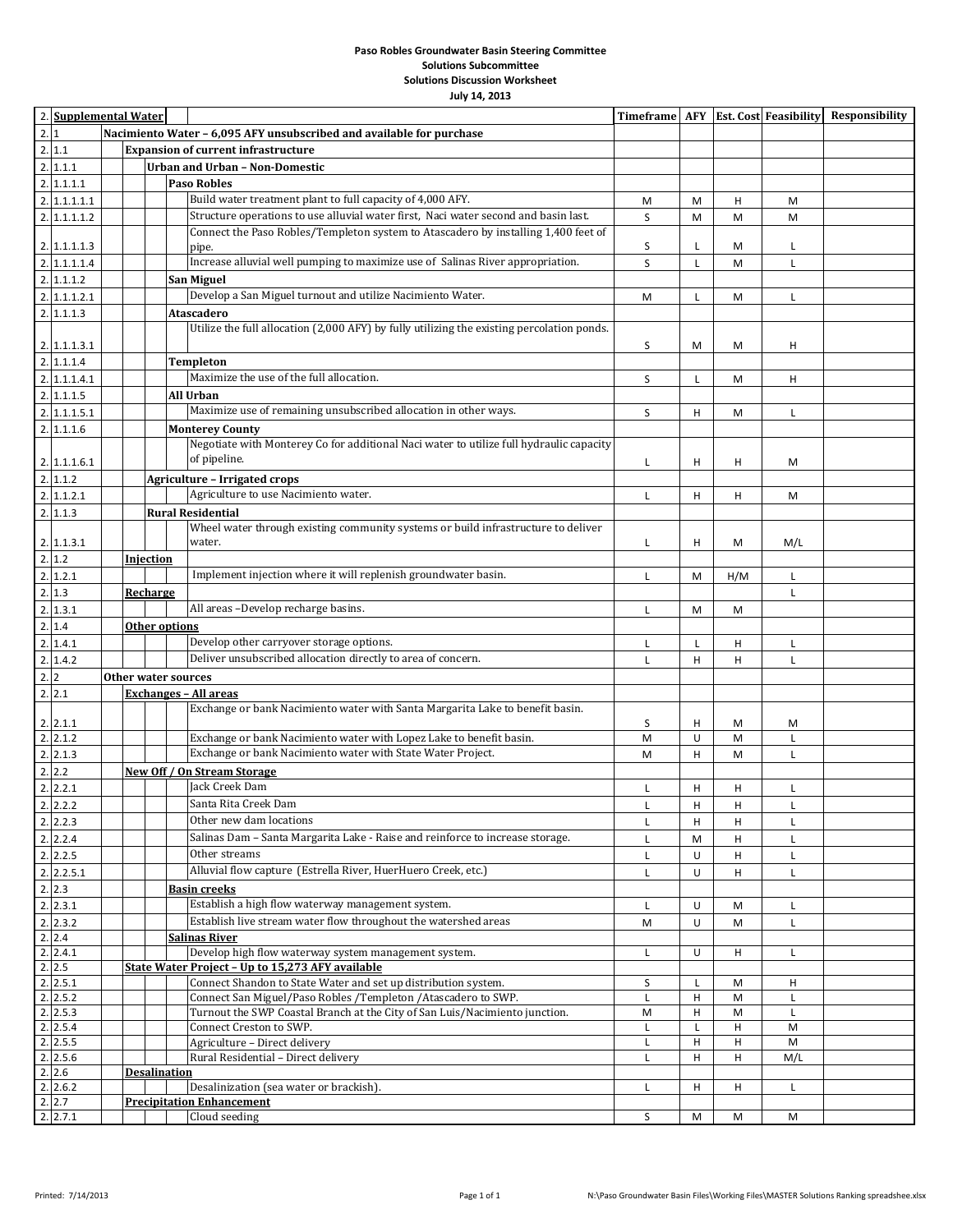|     | 3. Recycled Water |  |                                                                       | <b>Timeframe</b> | <b>AFY</b> | Est. Cost | Feasibility | Responsibility |
|-----|-------------------|--|-----------------------------------------------------------------------|------------------|------------|-----------|-------------|----------------|
| 3.1 |                   |  | <b>Urban and Urban Non-Domestic</b>                                   |                  |            |           |             |                |
|     | 3.11.1            |  | Paso Robles, San Miguel, Templeton, Atascadero                        |                  |            |           |             |                |
|     | 3.1.1.1           |  | Upgrade wastewater treatment plants for<br>distribution to end users. | M                | н          | н         | H           |                |
|     | 3.1.1.2           |  | Install grey water reuse systems onsite                               | S                |            | м         | M           |                |
| 3.2 |                   |  | <b>Agriculture</b>                                                    |                  |            |           |             |                |
|     | 3.2.1             |  | Install grey water reuse systems onsite.                              | M                | M          | M         | M           |                |
| 3.3 |                   |  | <b>Rural Residential</b>                                              |                  |            |           |             |                |
|     | 3.3.1             |  | Install grey water reuse systems onsite.                              |                  |            |           | M           |                |
|     |                   |  |                                                                       |                  |            |           |             |                |
|     |                   |  |                                                                       |                  |            |           |             |                |
|     |                   |  |                                                                       |                  |            |           |             |                |